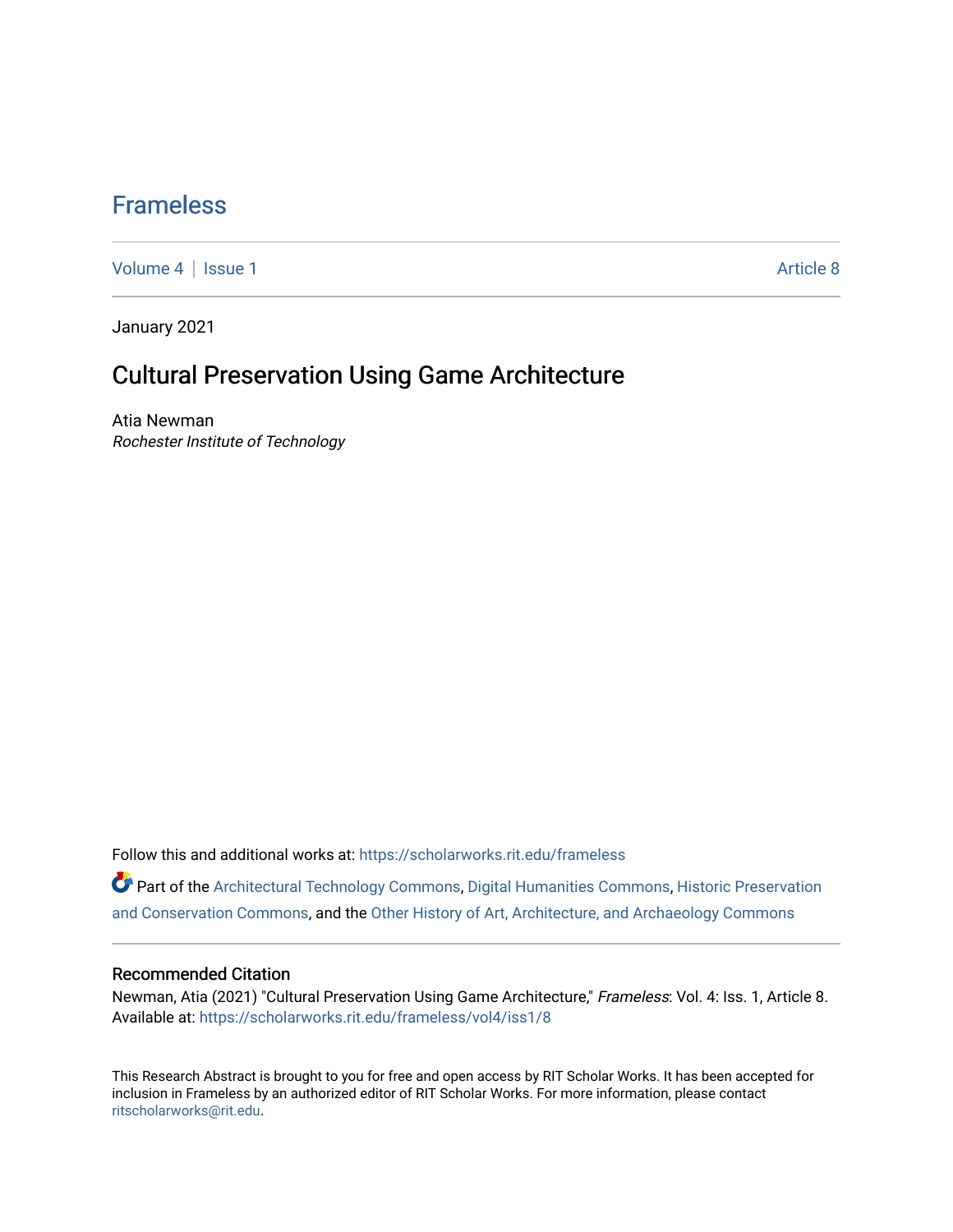# **FRAMELESS**

## **Cultural Preservation Using Game Architecture**

**Atia Newman\*** Rochester Institute of Technology

This talk is an overview of the Lahore Fort Digital Preservation Project, which offers a new approach to the field of Digital Preservation of Cultural Heritage Sites by using game technology. The resulting digital preservation technique will allow us to preserve historic sites and objects in a manner that is scientifically appropriate but also accessible to general audiences, regardless of economic and geographic restrictions.

Digital Preservation is recognized as an essential endeavor on a global scale. Multiple agencies and companies around the world are racing to preserve and digitize locations before they are wiped out, either by war or by climate change. Countries where such efforts are underway include Canada, Israel, India, Australia, and the Middle East. Museums are actively working to digitize collections using laser scanning and photogrammetry to create VR spaces. While several organizations are exploring using 3D modeling technology to preserve historic sites and artifacts, interactive game technology is still not being utilized as fully as suggested in this project.



*Fig. 1. An image of the Naulakha or Queen's Pavilion, a monument inside the Lahore Fort. It's dilapidated condition speaks to the challenges faced during physical restoration*

Modern day preservation methods use heavy equipment, large-scale scanners, LiDAR equipment, and 360 photography to preserve monuments. The results of this research culminate in data-cloud collections and scans of buildings/objects that are so large that it is almost impossible to do anything with them on modern-day computers.

If these collections are made publicly available, the visual impact of the space is dissipated when presented as a gallery of images on a web page.

*<sup>\*</sup>*Corresponding Author, Atia Newman

*Submitted April 13th 2022*

*Accepted April 13th, 2022*

*Published online April 18th, 2022*